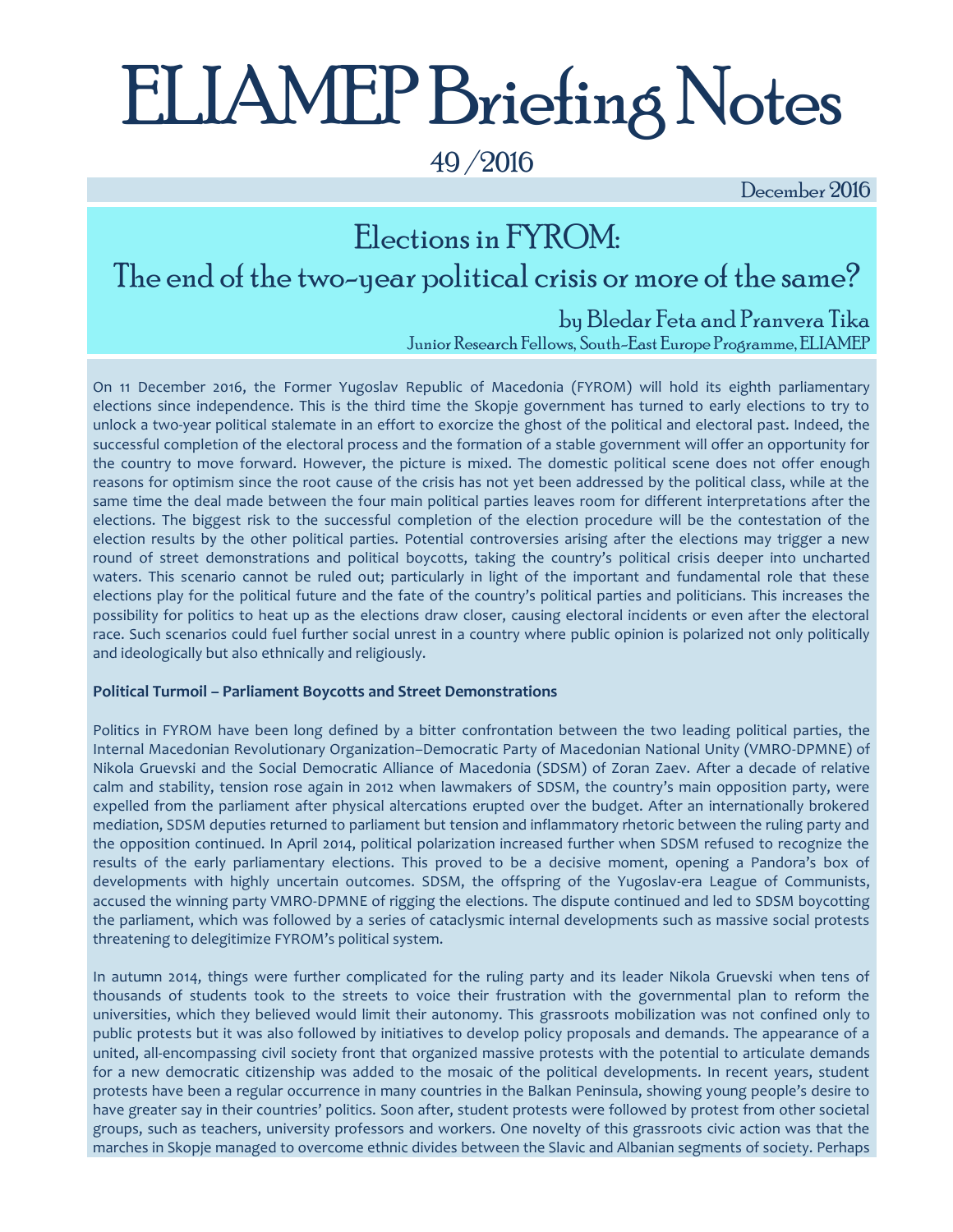## Elections in FYROM: The end of the two-year political crisis or more of the same?

for the first time, thousands of Slav-Macedonians and ethnic Albanians protested together against the government and the ill-conceived reforms initiated by VMRO. Although this grassroots civic mobilization was the largest that the country had seen since independence, internal developments, such the wiretapping scandal, showed that the political class had failed to grasp the message, leading to an explosion of the dissatisfaction smoldering among the citizens due to a number of unresolved issues (media freedom, irresponsible governance, abuse of power, widespread corruption and authoritarian and clientelist practices) considered to be the root cause of the enduring malaise with FYROM's democracy.

### **Wiretapping Affair and the Kumanovo Incident**

In February 2015, FYROM's ongoing political crisis intensified when the leader of the opposition Zoran Zaev published thousands of wiretapped telephone conversations which revealed corruption, electoral fraud and outright criminality at the most senior levels of government. Prime Minister Gruevski, who prior to the revelation of the scandal refused to resign as the opposition demanded, was now under pressure from weekly revelations of the wire-taped conversations, the so-called Zaev 'bombs', which referring to the Socialists' aim to destroy the foundation of Gruevski's popularity. Prime Minister Gruevski denied the authenticity of the recordings and accused Zaev of collaborating with unidentified, foreign secret services whose ultimate goal was the destabilization of the country. Russia also raised its voice against that forces that intended to undermine the legitimate government of Gruevski, giving a flavor of East-West geopolitical confrontation to the conflict. For Russia, Europe was to blame for orchestrating a 'colorful revolution' in a scenario similar to Ukraine. Despite Gruevski's declarations of "clean hands," the ex-Yugoslav republic, once hailed as a success story of the region, was now embroiled in a scandal that exposed its weak democracy.

In May 2015, a security incident raised the specter of ethnic conflict. FYROM faced its greatest security threat since 2001 when police forces clashed with a group of ethnic-Albanian paramilitaries in the border town of Kumanovo, leaving eight members of the special forces and ten militants dead. The operation and the subsequent investigation left many unanswered questions, and the timing and explanation of the incident became subject of extensive contestation between the government and the opposition. SDSM officials, along with some international observers and Albanian analysts, attributed the incident to a government plot to strain interethnic relations in order to distract the public from the wiretapping scandal. Zaev insisted that the government was aware of the group since two years before the incident and its decision to place the confrontation in Kumanovo, in a neighborhood densely populated by Albanians, would attract more visibility, distracting attention from the political difficulties of the government. In contrast, the ruling VMRO-DPMNE denied orchestrating/manufacturing a security incident and described their decision to operate in Kumanovo as an effort to combat terrorism. The Kumanovo incident also became a topic of confrontation between the government and the Albanian community who saw Gruevski's response as a move to further marginalize them. Inter-ethnic violent incidents are not uncommon in FYROM and many view PM Gruevski as having built his popularity and political success on patriotic or nationalist rhetoric which has negatively contributed to inter-ethnic coexistence (**on inter-ethnic tensions in FYROM see** "[A dangerous inter-ethnic balance in the Former](http://www.eliamep.gr/wp-content/uploads/2012/07/Briefing-Notes_24_June-2012_Armakolas_Feta-1.pdf)  [Yugoslav Republic of Macedonia](http://www.eliamep.gr/wp-content/uploads/2012/07/Briefing-Notes_24_June-2012_Armakolas_Feta-1.pdf)"). Yet, despite its gravity and fears at the time that incident could result in escalation of ethnic tensions, the public's attention was not turned away from the ongoing political crisis. The Kumanovo incident added yet more public frustration to the anger felt over corruption scandals and led thousands of citizens, including ethnic Albanians, to massive demonstrations demanding the resignation of the government. The participation of Albanians in these protests was seen as an opportunity to criticise their ethnic leaders for failing in their pursuit of the agenda of Albanian equality with Slav-Macedonians, and for their contribution to the political and social ills of the country. When some of the protests turned violent, an increasingly worried European Union intervened to achieve a settlement between the government and the opposition.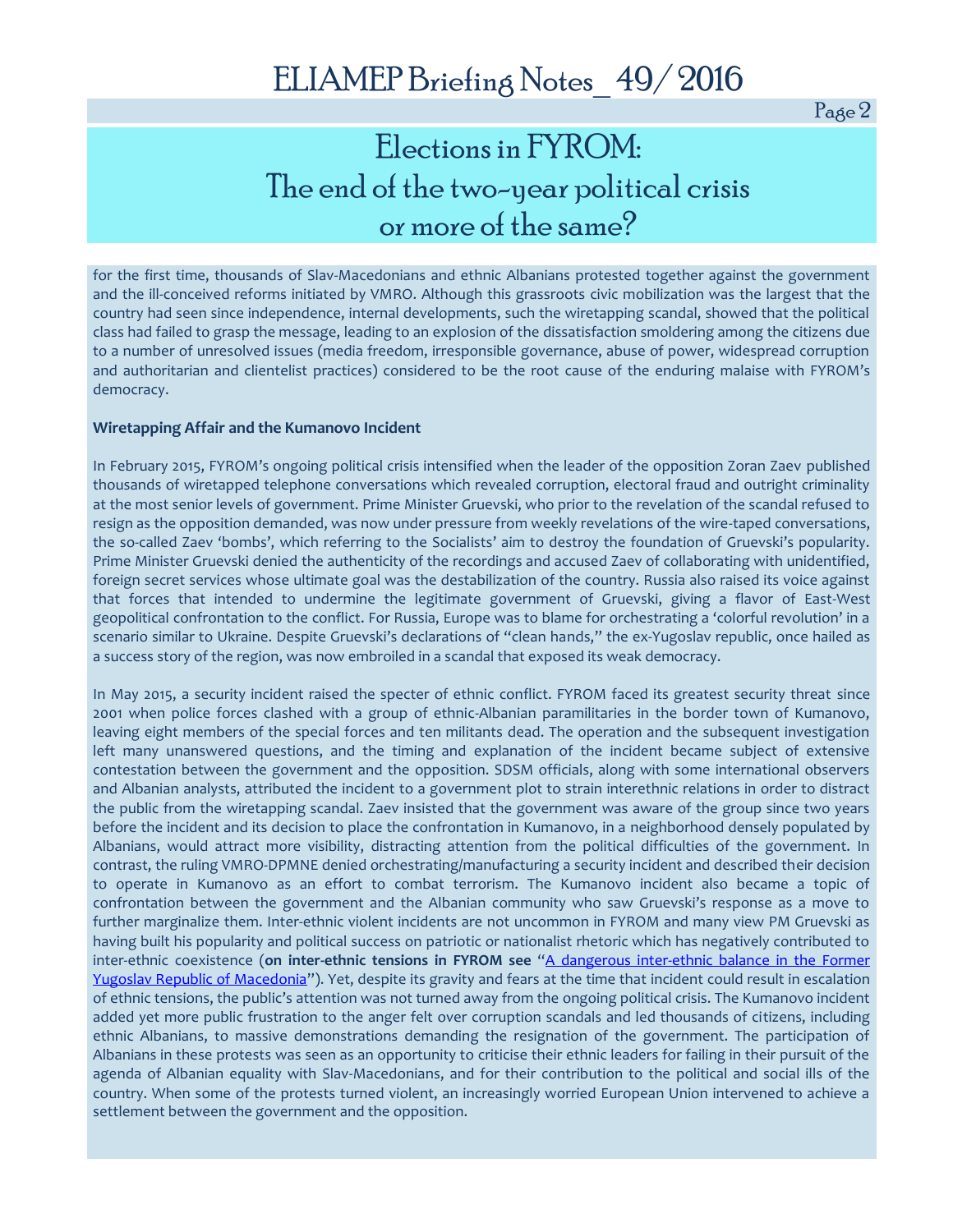### Elections in FYROM: The end of the two-year political crisis or more of the same?

#### **Pržino Agreement, 'colorful protests' and the road to the abolition of the Agreement**

In an effort to diffuse the political crisis, the EU arbitrated a negotiating process among the four main political parties – the Slav-Macedonian VMRO-DPMNE and SDSM, and the Albanian Democratic Union for Integration (DUI) and Democratic Party of Albanians (DPA). After several meetings in Brussels, Strasbourg and Skopje in June 2015, and after heavy pressure from the EU Enlargement Commissioner Johannes Hahn, the four political leaders agreed. The result was the Pržino Agreement that set out a roadmap for ending the political turmoil. The agreement included provisions to hold early parliamentary elections on 24 April 2016. Prior to that, the opposition would return to parliament and stop releasing wire-tapped material. It also envisaged that Gruevski would resign and a new provisional government would take office. The government agreed to clean up the electoral list that allegedly contains thousands of phantom voters/supporters of the ruling VMRO-DPMNE and DUI, giving the opposition equitable access to the state-owned media, with changes introduced in the electoral legislation and in the State Electoral Commission. In parallel, the EU demanded the appointment of a special prosecutor to investigate the alleged crimes revealed in the wire-tapped conversations while the plan for the formation of a parliamentary committee for investigation chaired by the opposition was also included in the agreement. The above provisions were considered necessary preconditions for holding free and fair elections.

The Pržino Agreement brought some calm after the storm caused by the wiretapping scandal and the Kumanovo incident. However in practice there was little genuine progress. The election date set for 24 April 2016 was postponed for 5 June, on the grounds of lack of even minimal preconditions for fair and democratic elections. The opposition summarized the problem as: first, the pre-electoral race was dominated by the media's dependence on the government, a problem underlined also by international media watchdog *Reporters Sans Frontieres*; second, a serious problem was the alleged inclusion in the electoral rolls of, according to SDSM, 100.000 non-existent voters, or 12% of the electoral body, indicating the government's failure to amend the electoral lists. The goal of holding the elections on the predefined date was put to the test when the president of the country, George Ivanov, issued a presidential decree pardoning 56 politicians involved in economic and political scandals. Arguably, the decision was an attempt to counteract the Special Prosecutor Court's efforts to establish the rule of law and to continue the reforms outlined in the Pržino Agreement.

The decision sparked further tension and the country immediately saw a wave of massive protests demanding the retraction of the decision as well as the resignation of the government and the president in what was now being called Colorful Revolution. The protests, which continued for weeks, reflected a high diversity of political parties and actors that had previously been fragmented and sometimes solitary forces. The opposition SDSM also strongly associated itself with the demands of the protestors, asking at the same time for a boycott of the 5 June 2016 elections if the decision was not revoked and, furthermore, if the conditions of cleaning up the electoral rolls, media reforms and other criteria had not been met. As the decision of the President was not revoked even under pressure from the European Union, on 13 May 2016 when the deadline for presenting the parties' electoral lists expired, no party presented their candidates except the ruling VMRO-DPMNO, and two other Slav-Macedonian parties, GROM and the Popular Movement. GROM decided to unite its forces with Gruevski while the Popular Movement decided to run independently. On the other hand, no Albanian party decided to run in the elections of 5 June including DUI, Gruevski's main coalition partner. In light of the volatile scenario of holding elections with just one party in contention, European diplomats intensified their pressure on the country. In May 2016, after the Constitutional Court ruled that the dissolution of parliament ahead of the polls was unconstitutional, MPs re-convened and voted to delay the hugely controversial elections. In the end, after long negotiations on 31 August, it was decided that earlier parliamentary elections would be held on 11 December 2016. It had taken political parties more than one year to agree on the elections.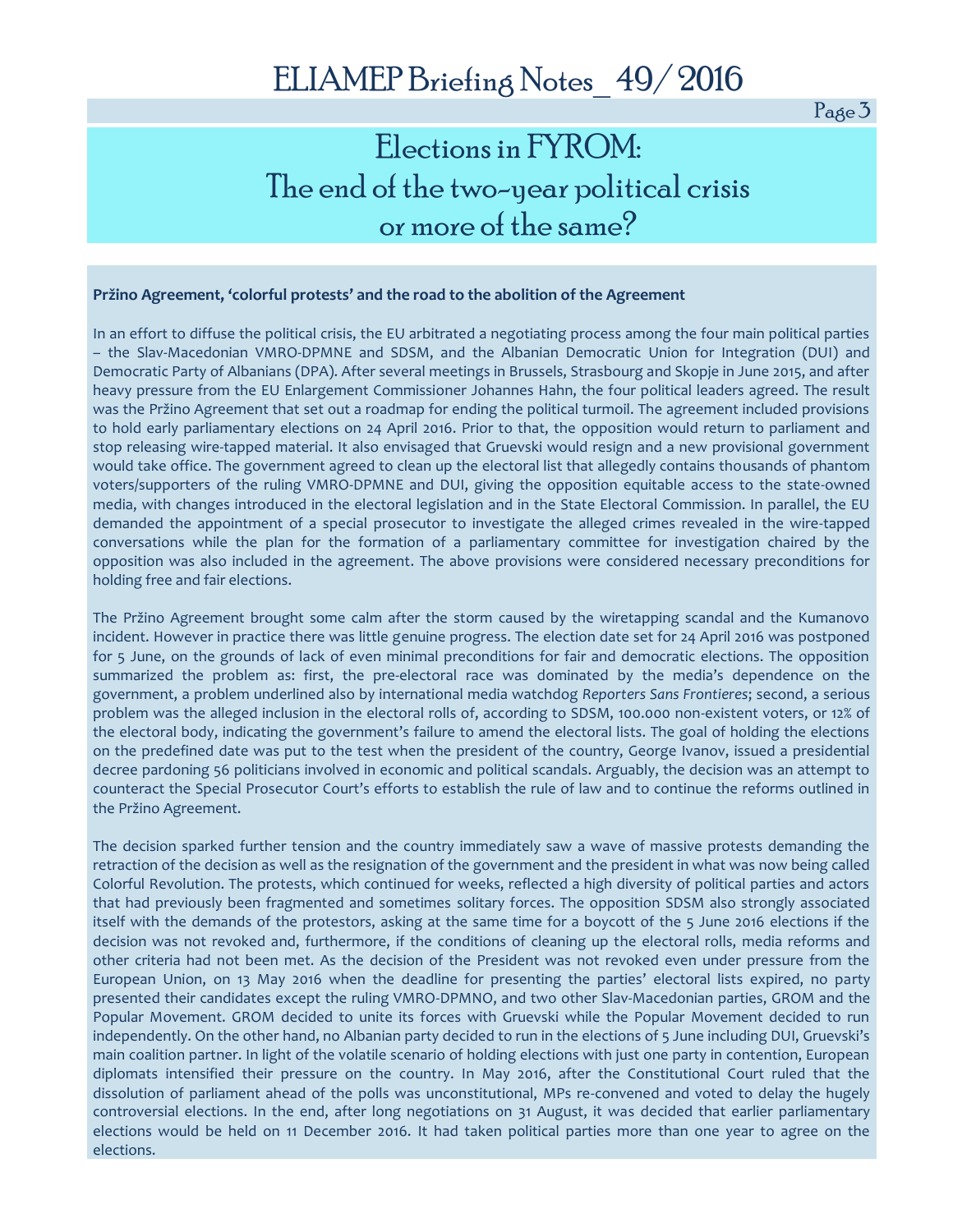### Elections in FYROM: The end of the two-year political crisis or more of the same?

#### **Early Parliamentary Elections**

In such an unstable situation from all points of view, these early elections are of great importance because on the one side they are considered key to ending the political turmoil and on the other they are seen as an important test for FYROM's democracy. The picture of FYROM's democracy and rule of law that emerged from developments over the last two years is still quite problematic, casting doubt on whether the political scene will decisively normalize. This situation has generated a high level of concern within the international community, with the European Commission including in this year's progress report on FYROM the holding of fair elections as a prerequisite for the country to advance its bid for EU accession.

#### **Table 1: Results of 2014 Parliamentary elections**

| <b>Political Party</b>                      | <b>Votes</b> | $\frac{0}{6}$ | <b>Seats</b> | <b>Seats</b><br>change |
|---------------------------------------------|--------------|---------------|--------------|------------------------|
| <b>VMRO - DPMNE</b>                         | 481,615      | 42,98         | 61           | $(+5)$                 |
| Social Democratic Union of Macedonia (SDSM) | 283,955      | 25,34         | 34           | $(-8)$                 |
| Democratic Union for Integration (DUI)      | 153,646      | 13,71         | 19           | $(+4)$                 |
| Democratic Party of Albanians (DPA)         | 66,393       | 5,92          | 7            | $(-1)$                 |
| Citizen Option for Macedonia (GROM)         | 31,610       | 2,82          | $\mathbf{1}$ |                        |
| <b>National Democratic Revival (NDR)</b>    | 17,783       | 1,59          | $\mathbf{1}$ | $(-1)$                 |

**Source: State Election Commission**

The election campaign has been dominated by the two main political parties, VMRO-DPMNE and SDSM. VMRO-DPMNE has been in office since 2006. Despite the political crisis, Gruevski has denied any wrongdoing in relation to the wiretapping scandal and is seeking a new mandate, claiming among his successes a boost to the country's economy and the improvement of the welfare of ordinary people. Gruevski is pleased with his party's economic policies that have enabled FYROM to avoid recession and to maintain growth. Public polls give VMRO-DPMNE a clear advantage compared to SDSM. The big question is whether last year's massive protests will be transformed into a punishing vote against the VMRO-DPMNE-ruled government, rejecting another term of Gruevski in office. Some observers note that Gruevski and his close circle of associates have the greatest stakes in their party's success, since an opposition victory may signal the start of judicial processes against VMRO-DPMNE's top political echelon.

SDSM, which held power through much of the 1990s and early 2000s, is portraying itself as the only political option able to improve FYROM's democratic standards, to reform the country's economy, and to tackle high level corruption and social injustice. 2015 was a key moment for SDSM. Its leader Zoran Zaev re-invigorated country's opposition that had been long criticized as lethargic and ineffective against the ruling VMRO-DPMNE. However, this is not necessarily translated into votes, especially after SDSM's failure to consolidate a broader opposition coalition. In order to increase its voter support, the Social Democrats came out this year with several Albanian candidates in their electoral lists in an effort to earn the Albanian vote, with pledges to tackle social inequality. In this direction, Zoran Zaev has promised the amendment of the Constitution in favor of establishing two official languages. Zaev's declarations heightened the tone of the debate, with Gruevski adopting strong ethno-national rhetoric in his electoral mobilization. He accused SDSM of federalizing FYROM by making the Albanian language the second official language in the entire territory of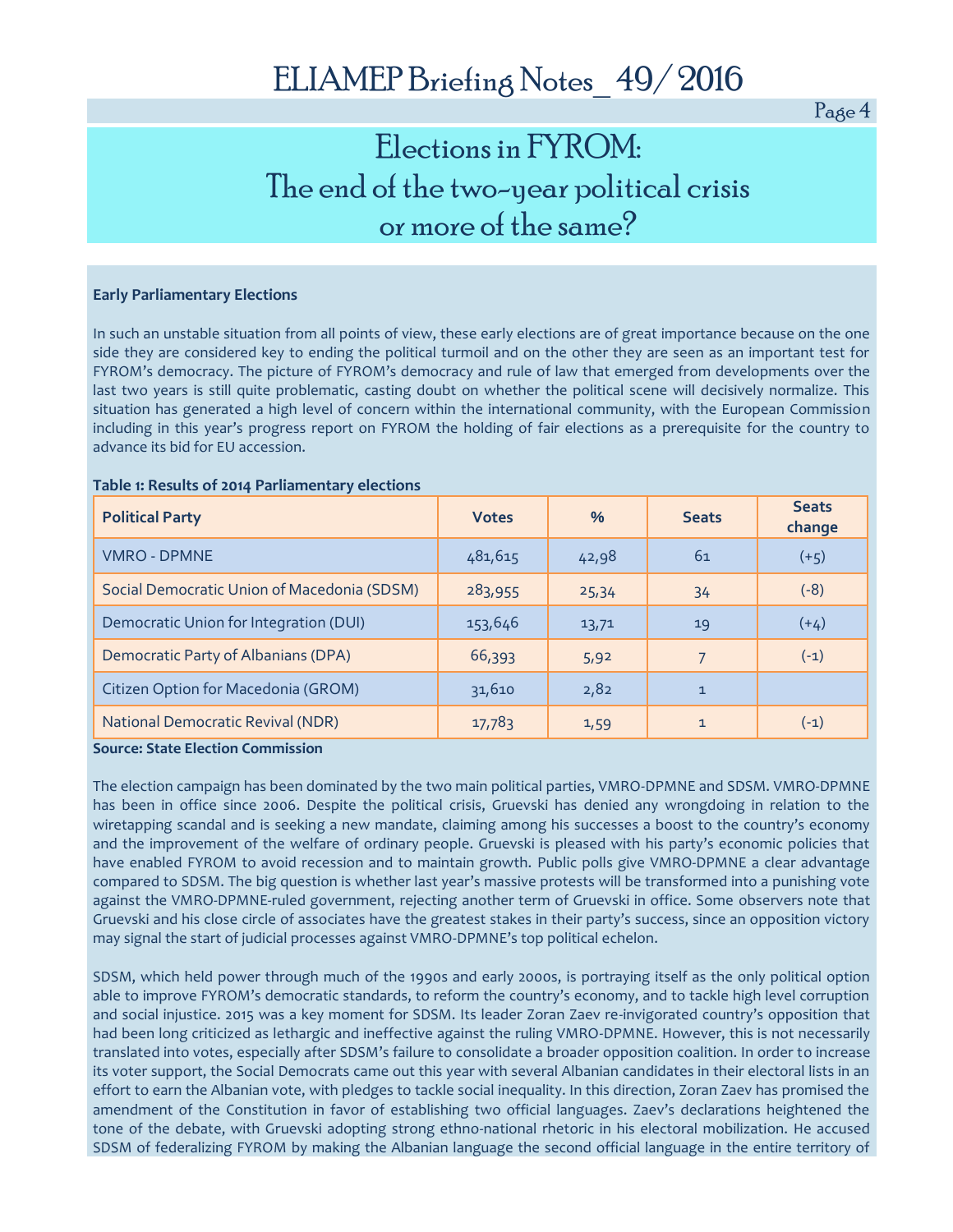## Elections in FYROM: The end of the two-year political crisis or more of the same?

the country. There has been an increase in traditional nationalist rhetoric by VMRO-DPMNE, which is now accusing the Slavic opposition of promoting the ethnic Albanian agenda. After all, one of the key demands that has emerged from ethnic Albanians is the federalization of FYROM, in order to secure their rights, and Albanian political parties have attempted to pursue this to revive their flagging popularity.

#### **The Albanian Factor**

In the Albanian camp, new political forces have emerged challenging mainstream politics by addressing sensitive political, economic and national issues. This has increased the headaches for the two long-established ethnic Albanian political formations - the Democratic Union for Integration of Ali Ahmeti (DUI) and the Democratic Party of Albanians (DPA) of Menduh Thaci. DUI, the governmental ally of VMRO-DPMNE, will face serious challenges to keep supremacy among Albanian voters. DUI's choice to adopt a moderate political stance towards domestic developments, especially in the case of Kumanovo, and its decision to remain in government after the wiretapping scandal has disappointed the Albanian electorate, which expected a more dynamic and change-oriented approach. However, the position of DUI is not a surprise, since over the years it has demonstrated political pragmatism by adopting tactical moves to avoid disrupting relations with its governing partner. Some observers believe that DUI has lost credibility in the eyes of Albanians due to its tactical acceptance of government decisions considered detrimental to the interests of ethnic Albanians. Such a political philosophy has produced disenchantment among Albanians, allowing space for the emergence of new actors in the Albanian political arena. The newly-established political forces will try to represent the interests of those Albanians who feel neglected by the current Albanian political class.

The BESA movement, created by a group of Albanian intellectuals, portrayed Ali Ahmeti as a servant and a political tool of Gruevski's alleged "corrupt politics", has raised expectations among the Albanian electorate. According to the latest poll results conducted by 'Brima Gallup' Besa is expected to receive 3.2 per cent of the vote, whereas DUI 6.5 per cent. BESA's main goal is to break the strength of DUI and DPA, which, they claim, have lost their initial mandate, the full implementation of the Ohrid Agreement and the equal representation of Albanians nationally. According to BESA's leader Bilal Kasami, the main strategic objective of new party will be the redefinition of the country through political dialogue and the active participation of the Albanians in political processes. On the contrary, "if there is not space for the dreams of Albanians, then Macedonia could disintegrate" BESA argues. They also believe that the confrontational style of politics must be left behind and a new path must be built, mainly through institutions. This change is necessary for FYROM to acknowledge its multiethnic character in practice. The dialogue between communities can shape the landscape of politics and become a vehicle for moving forward. This goal is also shared by the SDSM, whose position has shifted, as we have seen above, in order to penetrate the Albanian electorate.

Another newly-established party, the Democratic Party of Albanians (DPA)-Movement for Reforms, led by the mayor of Struga Zijadin Sela, is eagerly waiting to make gains from the DPA's electoral base. Sela is a long-standing figure in the DPA who failed to oust its leader Menduh Thaci. According to public opinion, DPA-Movement for Reforms is breathing down the neck of the old DPA with a difference of only 1.3 per cent. Menduh Thaci on the other hand remains hopeful the voters will opt for a new style of governance. The leader of DPA, the second largest Albanian party, emphasized in his campaign the pledge to forgive Albanians' debts to the state and full equality for both communities in the state budget. Thaci promised that if he wins the elections he will become the deputy prime minister and he will pay special attention to the Albanians who live in non-majority Albanian areas. It remains to be seen if there will be a rush of votes from the old DPA to the new DPA-Movement for Reforms. In addition, two prominent members of DUI, former secretary general Gezim Ostreni and head of the party general assembly Zuluf Adili, left to form a new party called Unity. The existence of this party may pose a threat to the DUI power base, shifting the political dynamic against the party of the Albanian leader Ali Ahmeti. With three new parties already on the rise, eagerly waiting to gain from DUI and DPA, the foundations of the old 'two by two' political formation may be in